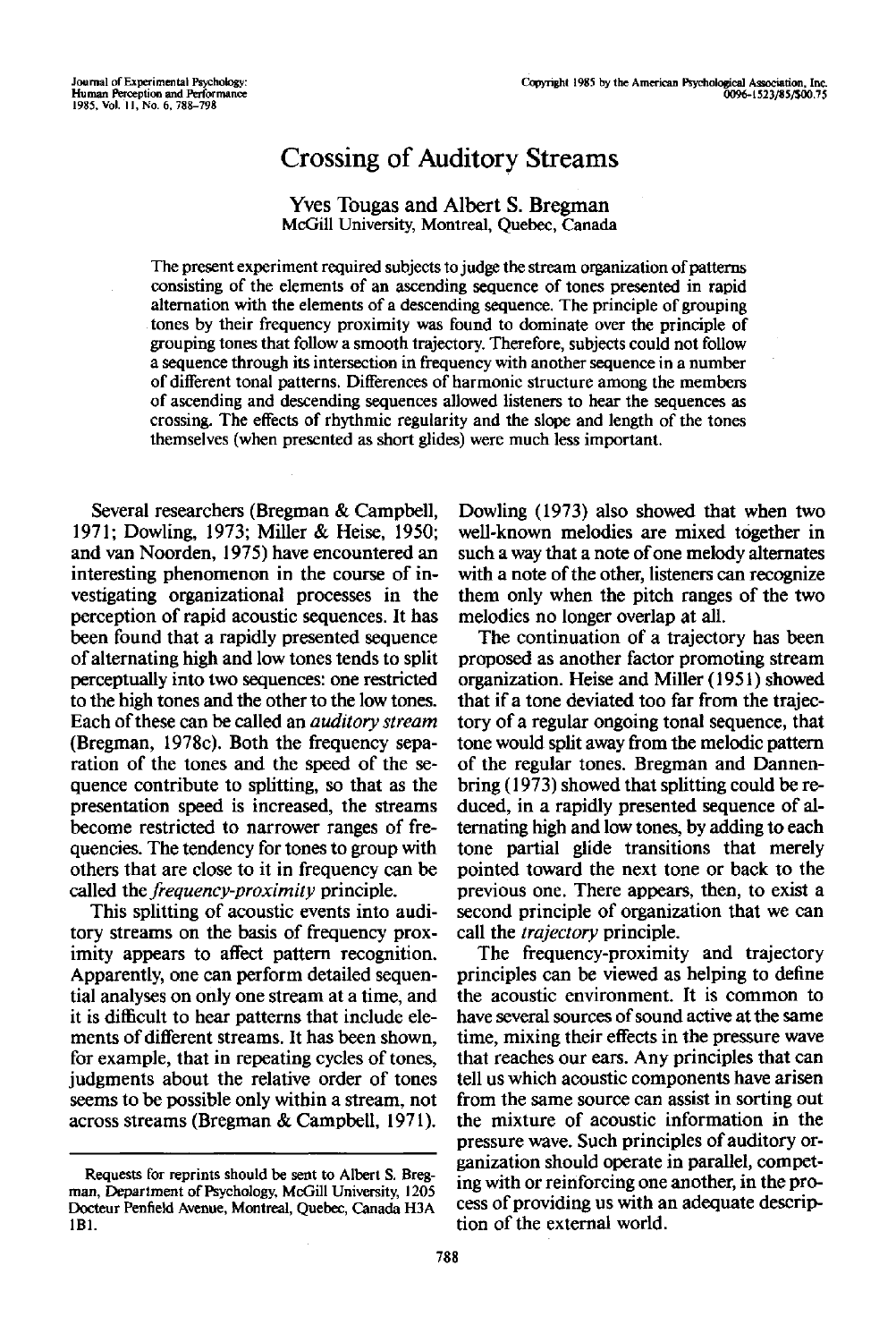These principles resemble those described by the Gestalt psychologists as influencing perceptual organization. The frequency-proximity principle would be an example of the principle of "similarity," and the trajectory principle would be a case of "good continuation" (see Rock, 1975, Chapter 6, for a discussion of these principles).

When the frequency-proximity and trajectory principles are placed into conflict with one another, it appears that frequency proximity dominates. This conclusion is consistent with the results of Deutsch (1975), who found that when the tones from the C major scale were presented simultaneously in a both ascending and descending form such that when a component in the ascending scale was in one ear, a component of the descending scale was in the other and vice versa, no subjects reported a full ascending or descending scale, but rather perceptually grouped the sounds of this sequence by frequency range, following, for example, the descending scale to the crossing point and then switching over to follow the second half of the ascending scale. Van Noorden (1975) also observed that when the discrete elements of an ascending tonal sequence are presented in rapid alternation with the elements of a descending tonal sequence, it is very difficult to follow either the ascending or the descending string of notes through the crossing point.

These results are, however, inconsistent with the view that the auditory system forms its perceptual groupings by predicting the positions of later sounds in a frequency-by-time space from the positions of earlier ones. Jones put forward a theory of this type (Jones, 1976; Jones, Kidd, *&* Wetzel, 1981). One might expect that because the prediction of the position of the next tone in a regular trajectory is more exact than a general prediction that the next tone will be near in frequency to its predecessors, the auditory system should make stronger use of trajectory-based predictions. Yet there is now some research that suggests that the perceptual grouping process in the auditory system displays little or no concern with whether or not a sound is located on the frequency-by-time trajectory that has been defined by earlier tones. Steiger and Bregman (1981) used a repeating stimulus consisting of a pure-tone glide alternating with a complex

glide that contained two pure-tone glides as components. Under some circumstances the pure-tone glide would group sequentially with one of the components of the complex glide, "capturing" the latter out of the mixture in which it was embedded. This tended to occur when the "captor glide" was in the same frequency region as the "target glide" and when they both had the same slope. Another factor that they investigated was whether lining up the captor glide on a common trajectory with the target glide would promote the grouping of these two glides. In their experiment, there was no evidence that such a trajectory-based principle of grouping existed.

A second study that failed to find the extrapolation of trajectories by the auditory system was done by Dannenbring (1976). An alternately rising and falling pure-tone glide (a continuous W-shaped trajectory) was interrupted at the peaks (highest frequency points) by a burst of noise that replaced the tone energy in the vicinity of the peak. Dannenbring found that his subjects "filled in" the perception of the peak but that its apparent frequency was too low for it to have been an extrapolation of the glide to its actual (missing) peak.

The present set of experiments attempted to clarify the process whereby auditory streams are constructed by putting into competition with one another the organizing effects of the frequency-proximity and trajectory principles. This was done through the use of a number of variations of a basic  $X$  pattern consisting of an ascending sequence of tones presented in rapid alternation with the tones of a descending sequence. The following predictions could then be made. Under the influence of a trajectory principle of organization, the *X* pattern would be partitioned into two complementary trajectory-based streams, a descending tonal sequence, and an ascending one crossing it. These will be referred to as the two *crossing* percepts. In Figure 1, in the first half of Pattern 1 A the tones shown as crosses would represent one of the two crossing percepts. The other would be composed of the tones shown as dashes. On the other hand, partitioning the *X* pattern according to a frequency-proximity principle of organization would involve the perception of the following two complementary proximity-based streams: the set of tones composing the upper half of the  $X$  pattern (i.e.,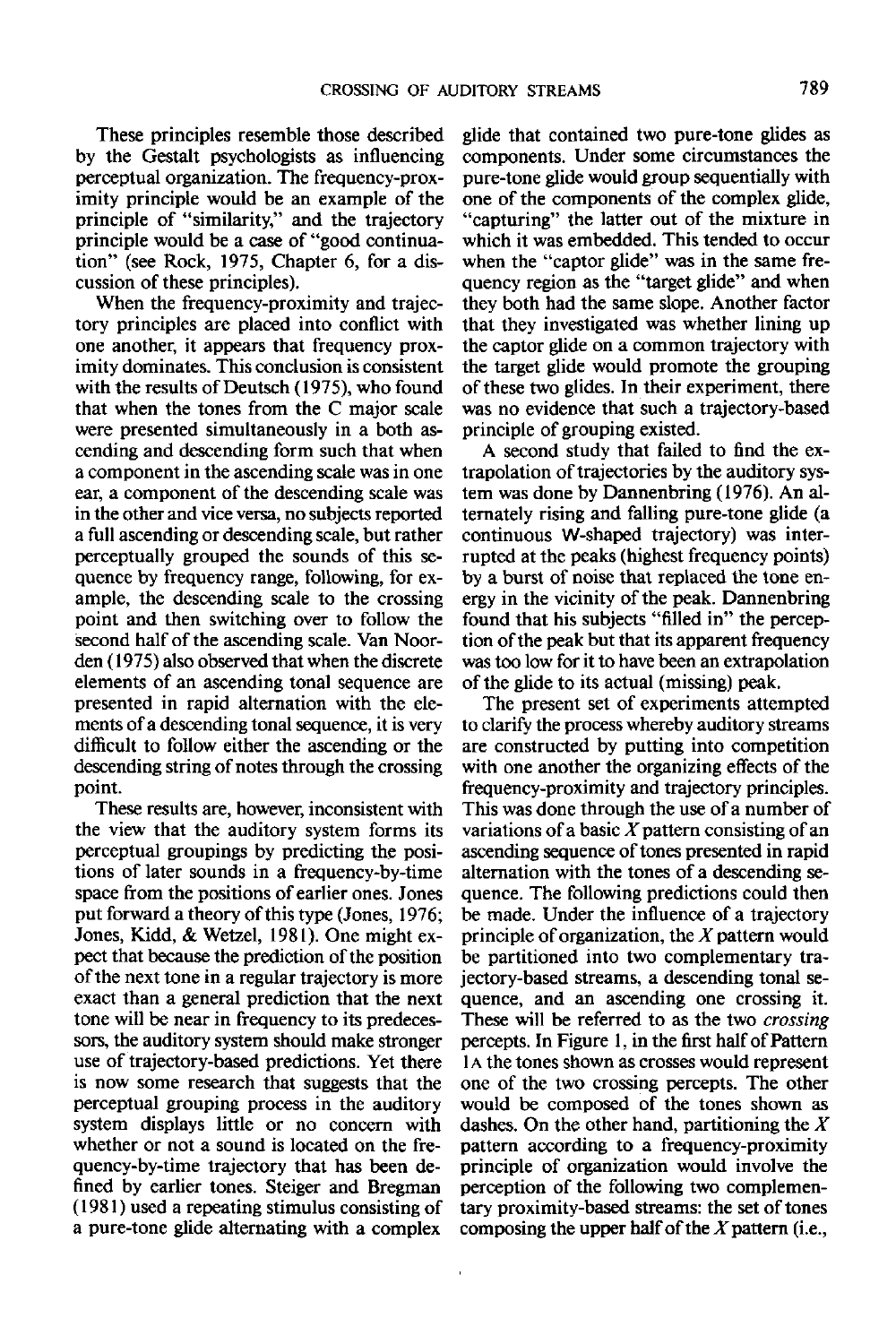a sequence that first descends in frequency and then bounces back upward) and the set of tones composing its lower half. These will be called the *bouncing* percepts. Again, as can be seen by looking at the first half of Pattern IA, the set of tones joined together by lines would represent one of the two bouncing percepts, and the complementary bouncing percept would be composed of the remaining tones.

## Experiment 1

#### *Method*

*Subjects.* The subjects were 15 (male and female) graduate and undergraduate students at McGill University who volunteered their services. All subjects reported having normal hearing.

*Stimuli.* The stimulus patterns used in this experiment were modifications of the first five patterns shown in Figure 1. They represent variations on a basic *X* pattern consisting of an ascending sequence of discrete tones presented in rapid alternation with the elements of a descending sequence. All stimulus patterns were composed of the same seven steady-state tones, spaced by equal log frequency intervals and ranging over the same two-octave frequency range. Each full pattern shown in Figure 1 (2.6-s duration) was repeated five times with no interrepetition silence, creating a long continuous pattern. Pattern 1 consisted of two cycles of the basic *X* pattern, known from previous research (Tougas & Bregman, 1984) to result in the bouncing percept. Pattern 2 lacked half of the tones in the lower octave of the frequency range. This was expected to strengthen the trajectory-based organization because there existed fewer tones to define the lower frequency range and

to thereby strengthen the lower frequency-proximity organization. The basis for this expectation was the finding by Bregman (1978b) that the auditory system accumulates evidence for the existence of energy that is concentrated in particular frequency regions. Pattern 3 was simply the frequency inversion of Pattern 2. Pattern 4, like Pattern 2, lacked half of the tones in the lower octave, but it created a different type of pattern than did Pattern 2 when it was repeated. It was really the first half of Pattern 2 repeating exactly rather than containing the two symmetrical halves found in Pattern 2. In Pattern 4 there was never a rising trajectory, but rather a sequence of descending trajectories. If pattern continuity (i.e., the frequency proximity of every successive pair of tones) is important in helping to define a trajectory, then Pattern 2 should show a greater trajectory effect, whereas if the more frequent, exact repetition of a trajectory helps to make it more predictable, then Pattern 4 should show a stronger trajectory effect. Pattern 5 was merely the frequency inversion of pattern 4.

The frequencies of the seven tones were 400, 504, 635, 800, 1008, 1270, and 1600 Hz. All tones were of 100-ms duration, including 8-ms attack and decay times in order to prevent onset and offset clicks. There was no silence between adjacent tones. The amplitude of the tones was adjusted by four persons to appear at the same subjective loudness.

In designing the stimuli, it became evident that at the crossover point of ascending and descending trajectories, where they share a common tone (see Figure 1, Pattern 1 A, for example), if the descending sequence is isochronous the ascending one cannot be (unless it skips the common tone). For the bouncing sequences, neither the upper nor the lower one is isochronous. In other patterns, both of the trajectory sequences will be isochronous, but neither of the bouncing sequences will be. (In Figure 1, the points where the within-stream intertone interval deviates from 100 ms—becoming 0 ms—are shown by arrows for one



*Figure 1.* A sample of the **patterns used in Experiment 1. (Each dash** represents **a 100-ms** tone.)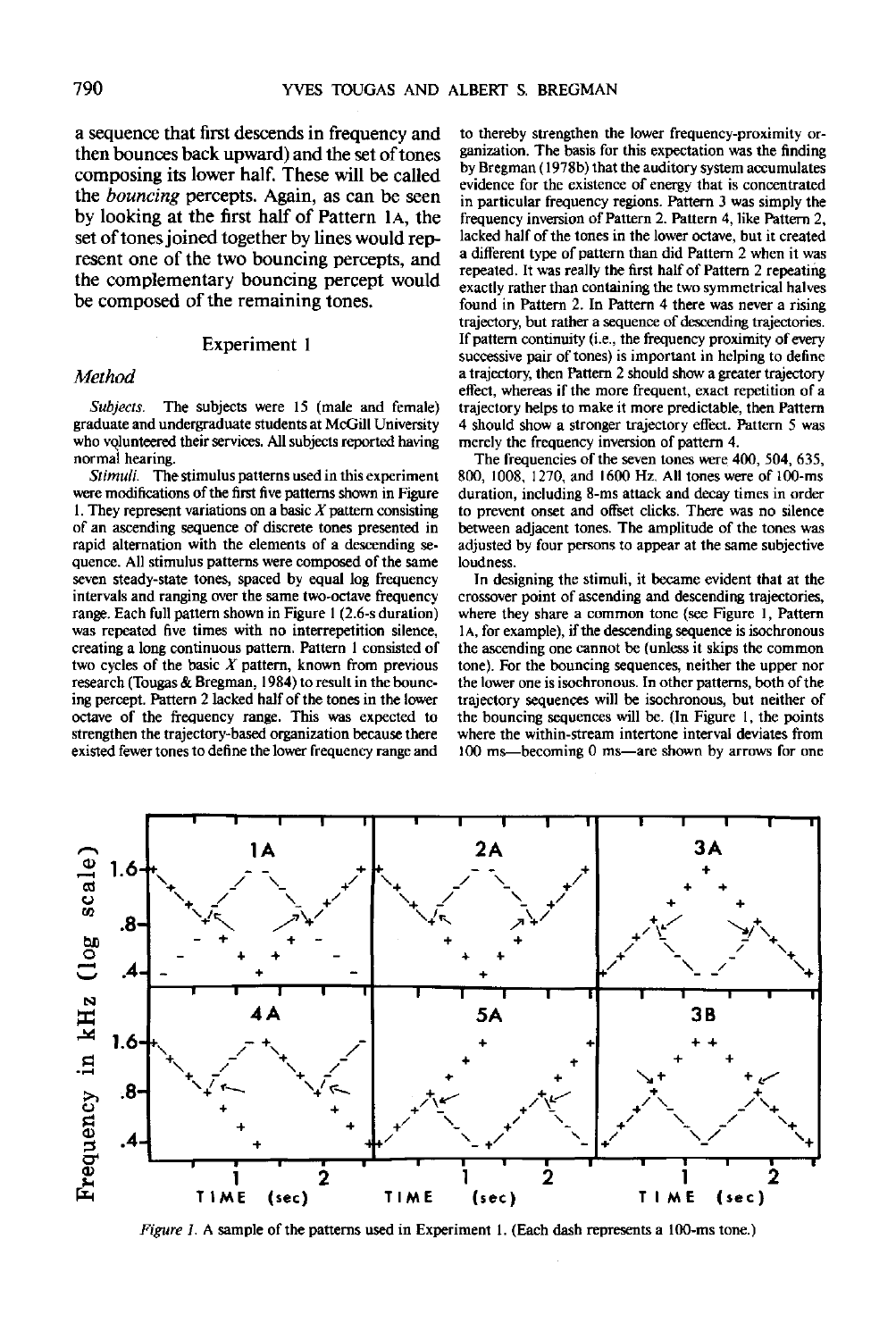of the bouncing sequences in each pattern). Overall, then, there would be more isochrony for the trajectory sequence. This might be expected to favor the trajectory sequence due to a "rhythmic attention" process (Jones, Kidd, & Wetzel, 1981). There would also have been other asymmetries of frequency-time proximity in the frequencytime relations of the tones that could be construed as favoring either bouncing or crossing organizations.

To balance out this asymmetry, we made two versions of each pattern (A and B), where A's rhythm produced more isochrony for the trajectory sequences, and B's rhythm produced more isochrony for the bouncing sequences. For illustrative purposes Pattern 3 is shown in Figure 1 under both its trajectory-favoring rhythm (3A) and its proximity-favoring rhythm (3B), whereas the remaining patterns are shown with their trajectory-favoring rhythms only (the A versions). It can be seen that both patterns 3A and 3B are identical up to the first cross-over point. In 3A, the next tone in the ascending sequence is spaced at a time interval identical to the ones that separated the previous tones, whereas in 3B it is the next tone in the lower pattern based on frequency proximity that occurs at this point in time.

*Procedure.* The subjects were informed that the experiment was to investigate the way people hear tones when they are surrounded by other tones. Subjects were told that on each trial they would be presented with two sequences of tones: a "standard" sequence followed by a "comparison" sequence that was actually composed of the standard sequence mixed together with other surrounding tones. The comparison sequence consisted of any one of the stimulus patterns described earlier. There were four types of standard sequence, consisting of the tones that formed one of the two bouncing percepts or one of the two crossing percepts that were appropriate to the comparison sequence that followed it. The standard was always an exact subset of the tones in the comparison and had the same temporal pattern.

Each trial began with a distinctive warning sound, followed 1 s later by five repetitions of the standard, a 1.6-s silence, and then five repetitions of the comparison sequence. The repetitions of the standard or of the comparison sequences occurred with no silence between repetitions so that what was heard was a continuous long pattern. There was a 4.9-s silence between trials during which the subject made his or her response.

The ability of a coherent auditory stream to be heard as an entity that is perceptually isolated from the surrounding sounds was used as an index of stream formation. The subjects were given 5 s to rate on a 7-point scale the "clarity of isolation" of the standard sequence when heard as part of the comparison sequence. The endpoint 1 was labeled *very dearly not isolated* (meaning that the standard sequence could not be heard at all within the comparison sequence); the endpoint 7 was labeled as *very clearly isolated.* The subjects understood that the standard was always present in the comparison sequence but that it would not always be heard as a part that was easy to isolate.

*Design.* The three independent variables in this experiment were (a) the five types of stimulus patterns, (b) the two types of rhythm, and (c) the four types of standards (two reflecting each of the two competing principles of organization).

Each experimental condition was presented twice to the subjects, yielding an overall total of 80 trials. The experi-

ment was divided into two blocks of 40 trials each. The order of presentation of the two blocks was randomized across subjects, and there were three random orders of the trials within each block. Prior to the experiment, the subjects were given four practice trials in order to familiarize them with the nature of the task.

*Apparatus.* The stimuli were synthesized digitally at a 10,000-Hz sampling rate on a Digital Equipment Corporation PDP-11/34 computer, using the MITSYN software package {Henke, 1980). The signal outputs from the computer's digital-to-analog converter were filtered with a Rockland 851 filter (low-pass at 5 KHz, Butterworth filter with 48 dB/octave roll-off), single-channel recorded on Scotch 208 audiotapes and played back binaurally using an AKAI (GX-400D.SS) tape recorder. A General Radio type 1551-C sound level meter equipped with a flat-plate coupler was used to set the presentation level of the 800- Hz calibration tone at 70 dB (SPL). The subjects, tested individually, were seated in a soundproof room (IAC 1202) wearing TDH-49P earphones.

#### *Results*

The two clarity-of-isolation scores for each subject in each condition were averaged to obtain the numbers for the analysis. The mean scores for bouncing (high standard and low standard combined) and those for crossing (rising standard and falling standard combined) are shown in Table 1 for the different types of stimulus patterns and rhythms. The bouncing standards consistently came out as being more clearly isolated than the crossing standards for all types of stimulus patterns and rhythms.

We can here ask the question as to whether all of the stimulus patterns showed the same difference between bouncing and crossing standards. To assess this, a difference score called the *bouncing-superiority* score was calculated for each subject by subtracting the sum of the two crossing standards from the sum of the two bouncing standards for each stimulus type and rhythm. The data were then analyzed in a two-way ANOVA with repeated measures, testing for type of stimulus pattern and type of rhythm. The scores could range from  $-12$ to  $+12$ , with a score of  $+12$  representing maximum preference for bouncing and a score of  $-12$  maximum preference for crossing. A significant main effect was found only for the type of stimulus pattern, F(4, 56) = 3.48, *p <* .01. However, paired comparisons using the Tukey test showed no significant differences (at the .05 level) between individual pairs of patterns. The interaction between pattern type and rhythm was also significant,  $F(4, 56) = 3.57$ ,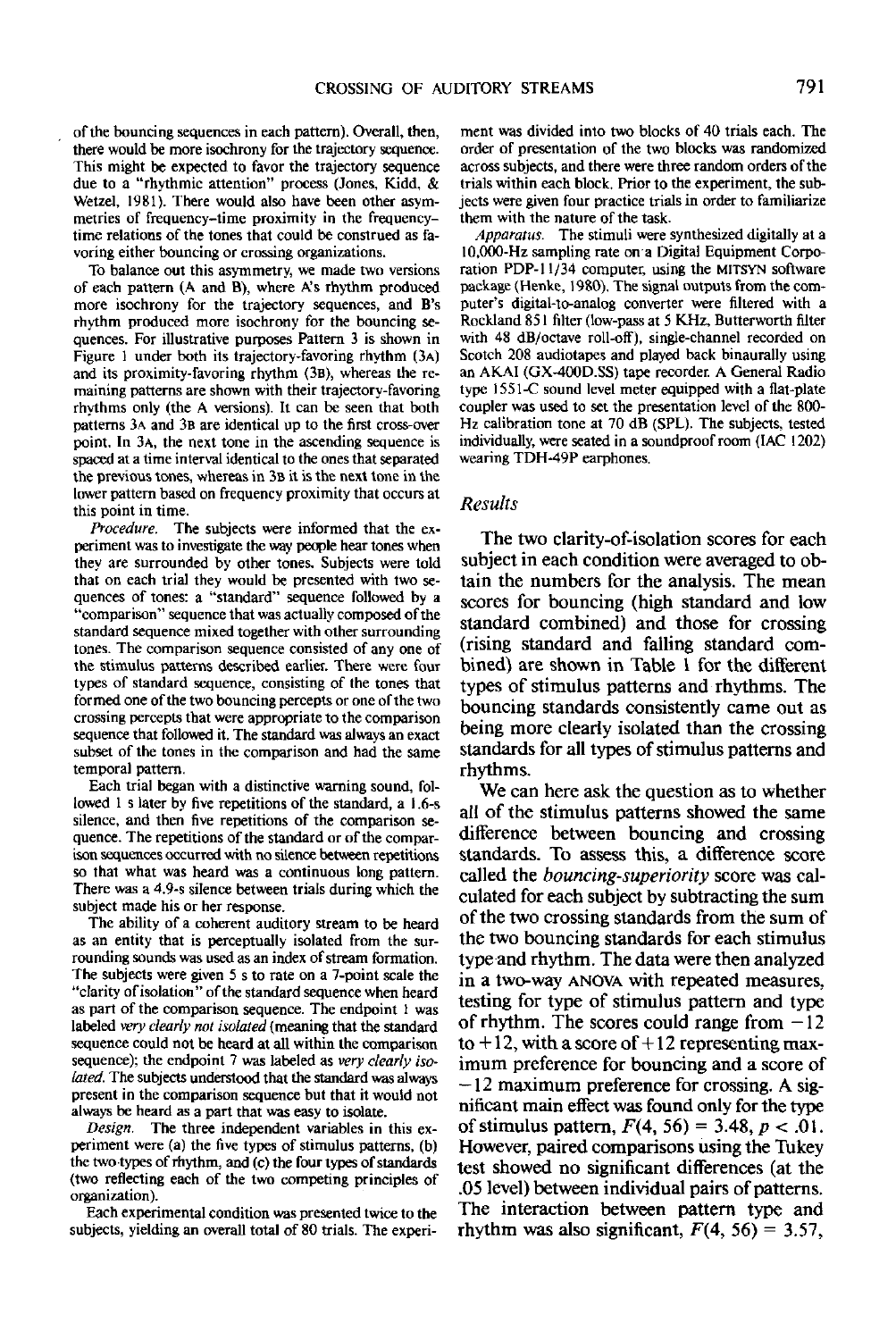|                         |     | 2   | Pattern<br>3 |     | s   |
|-------------------------|-----|-----|--------------|-----|-----|
| Standard                |     |     |              | 4   |     |
| Bouncing                |     |     |              |     |     |
| Trajectory <sup>®</sup> | 6.3 | 6.3 | 6.7          | 6.4 | 6.8 |
| Proximity <sup>b</sup>  | 6.5 | 6.2 | 6.7          | 6.2 | 6.6 |
| Crossing                |     |     |              |     |     |
| Trajectory              | ۱.9 | 2.7 | 3.2          | 1.7 | 2.2 |
| Proximity               | 1.6 | 2.0 | 2.0          | 1.9 | 1.8 |
| Bouncing                |     |     |              |     |     |
| Superiority             |     |     |              |     |     |
| Trajectory              | 8.8 | 7.2 | 7.0          | 9.4 | 9.2 |
| Proximity               | 9.8 | 84  | 9.4          | 8.6 | 9.6 |

Table 1 *Mean Clarity Scores for the Standards in Experiment 1*

Trajectory-favoring (A) rhythm. <sup>b</sup> Proximity-favoring (B) rhythm.

*p <* .01. The interaction effect appears to be due to the presence of a slightly greater clarity of the trajectory sequence (i.e., lower bouncingsuperiority scores) in Patterns 2 and 3, which are frequency inversions of one another, when they were presented under the A rhythm.

## *Discussion*

The effect of frequency proximity on stream organization may be seen through an examination of the individual stimulus conditions. In stimulus Pattern 1, the set of tones included in the upper half of the *X* pattern had the tendency to group together and be perceptually segregated from the set of tones comprising the lower half. As a consequence, the crossing standards were very difficult to isolate as distinct perceptual units because they actually occurred as parts of different streams, for example, part of the two bouncing percepts. The same reasoning can be applied to the other four stimulus patterns. The slightly reduced bouncing superiority observed for Patterns 2 and 3 under the trajectory-favoring (A) rhythm may be accounted for by a lower number of tones from the upper half of the *X* pattern in Pattern 3 (lower half in Pattern 2), leading to a reduction of the effectiveness of the frequency-based organization (as we had anticipated). Because of this, the regularity of the rhythm that favored the trajectory organizations may have facilitated the isolation of the crossing standards. Although Patterns 4 and 5

also had fewer tones than the *X* pattern, the remaining trajectory tones in these patterns did not form a continuous rising and falling sequence as they did in Patterns 2 and 3. Therefore, the continuity of a sequence (i.e., the frequency proximity of pairs of successive tones) seems to favor integration.

The strongly positive values obtained for the bouncing-superiority score indicated that the tendency for bouncing was markedly superior to that for crossing in all the present stimulus patterns regardless of rhythm. The second and third experiments were designed to investigate the effects of two other variables on tonal grouping: those of harmonic structure and slope of glide, respectively. It could be expected that a set of tones sharing a similar harmonic composition or having the same slope (in the case of gliding tones) would tend to sequentially group together and, by doing so, possibly offset the bouncing superiority found in the first experiment. The same procedure and apparatus was used in all three experiments reported here.

## Experiment 2

The resistance of auditory streams to crossing one another may well be the basis for the rule of voice-leading in counterpoint theory that says that the crossing of different parts should be avoided, especially when the two parts closely resemble one another, because of the difficulty of following a tonal sequence through a cross-over (Piston, 1947). Even if this generalization is essentially correct, it would be of interest to know the exact circumstances under which tones that cross one another in frequency can be followed perceptually. One circumstance in which this crossing could be followed might occur when there was some acoustic property that was shared by the ascending tones and that distinguished them from the descending ones. A factor that is known to promote perceptual grouping is the richness of the harmonic structure (Bregman, McAdams, & Halpern, 1980; McAdams & Bregman, 1979). The present experiment studied its effects on the crossing of streams. Smith, Hausfield, Power, and Gorta (1982) promoted the crossing of streams by having a synthesized piano play one stream and a synthesized saxophone the other. However, theirs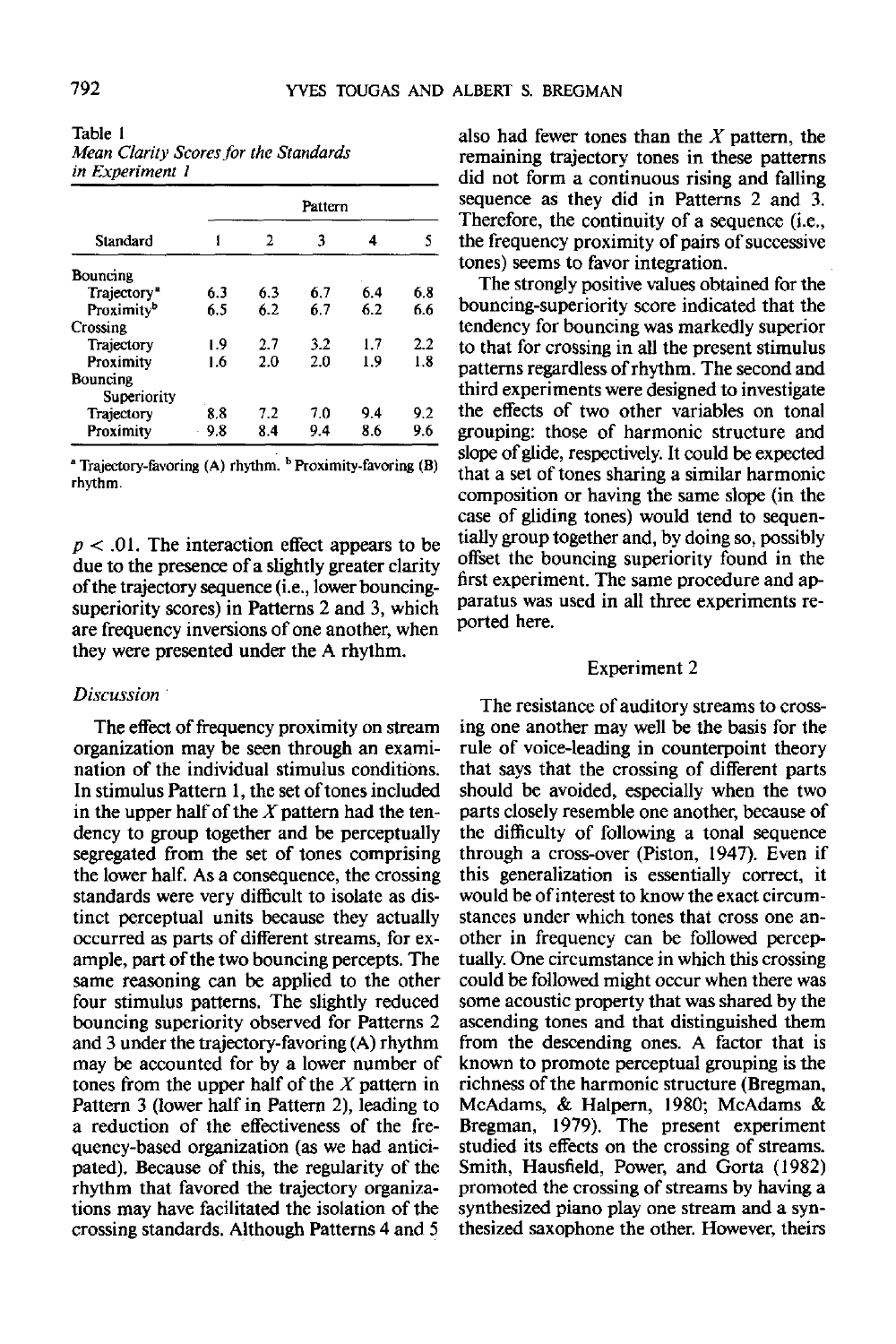was a more complex situation in which tones were also being alternated between ears in the manner of the Deutsch (1975) scale illusion.

# *Method*

*Subjects.* Twenty-four volunteers (male and female) were recruited mainly from the McGill student population. Again, all subjects reported having normal hearing.

*Stimuli.* The four stimulus conditions used in this experiment were created by varying the harmonic composition of the tones relative to one another using only the *X* pattern, more specifically the 13 tones in the second half ofPattern 1 A of Experiment 1. All tones were discrete 100 ms steady-state tones, including 8-ms attack and decay times. As in the first experiment, the  $X$  pattern had a twooctave range from 400 to 1600 Hz formed of seven equally spaced positions on a log frequency scale. The first condition was called *all-pure,* because its members were all sinusoidal. The second condition was called *all-rich,* its tones all being composed of the first four harmonics with equal intensity. In the third condition, called *rich-bouncing,* the tones composing the lower half of the *X* condition were rich, whereas those present in the upper half were pure. Finally, there was a fourth condition, called *rich-crossing,* in which the ascending sequence of tones was rich, whereas the descending sequence was pure. The pattern for this condition, together with one of its "bouncing" standards, is shown in Figure 2. The intensity of the rich tones was adjusted by four persons to equate their loudness to that of the pure tones; this was done in order to have all tones be of equal loudness when the stimulus conditions were composed of both pure and rich tones. The trial structure was the same as in Experiment 1 except that the stimulus pattern within each cycle was shorter (as described above).

*Procedure and design.* As in the first experiment, the subjects were required to rate on a 7-point scale the clarity

of isolation of the standard sequence when heard as part of the comparison sequence. The two independent variables in this experiment were (a) the four types of richness conditions and (b) the four types of standard. The second of these variables represents the fact that each comparison condition was tested with four possible standards as in the previous experiment: two complementary bouncing sequences and two complementary crossing sequences. Each experimental condition was presented twice, for an overall total of 32 trials. Four random orders of this set of 32 trials was recorded, and each set of 6 subjects received one of these orders. The subjects were given four practice trials before the start of the experiment.

If harmonic richness is a factor promoting perceptual grouping, then we may expect it to challenge the perceptual segregation in the *X* pattern, which would otherwise be based on frequency proximity. As a consequence, the crossing standards should be clearly isolated in the richcrossing condition, whereas the bouncing organizations would continue to be dominant in the other three conditions.

## *Results*

The raw data were tabulated as in the first experiment. The mean scores for the bouncing and crossing standards are shown in Table 2 for each one of the four richness conditions. As expected, the bouncing standards stood out as being more clearly isolated than the crossing standards for all richness conditions except for the rich-crossing condition for which the reverse was true.

The question was then asked as to whether the richness condition affected the magnitude



*Figure 2.* Left panel: the rich-crossing condition of Experiment 2. Right panel: the high-bouncing standard for that condition. (The dashes represent the fundamental frequencies of the tones. The dots connected to each fundamental by a vertical line represent its second, third, and fourth harmonics.)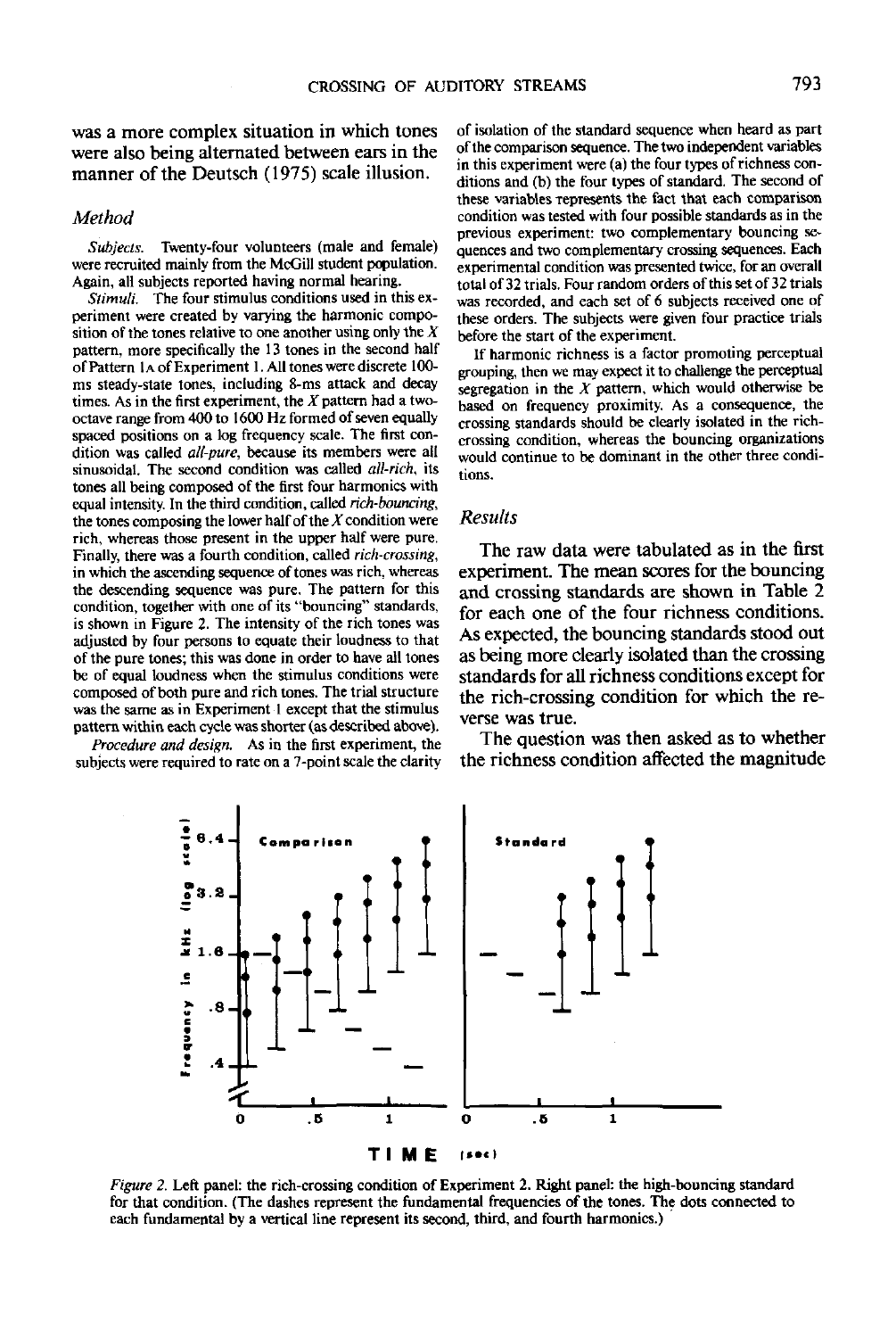| Table 2 |                                   |
|---------|-----------------------------------|
|         | Mean Clarity Scores for the Stand |

| in Experiment z |             |             |                  |                  |  |
|-----------------|-------------|-------------|------------------|------------------|--|
|                 | Condition   |             |                  |                  |  |
| Standard        | A۱۱<br>pure | All<br>rich | Rich<br>bouncing | Rich<br>crossing |  |

Bouncing 5.5 5.6 6.9 2.3<br>Crossing 2.0 2.2 2.9 6.5

Superiority 7.1  $6.8$   $8.0$   $-8.5$ 

*Mean Clarity Scores for the Standards in Experiment 2*

of the difference between bouncing and crossing. A one-way ANOVA was performed on the bouncing-superiority score, the difference between the bouncing and the crossing scores for each richness condition. The difference between conditions was found to be highly significant, *F(3,* 69) = 25.15, *p <* .0001. Comparisons of individual pairs of conditions were also made using Tukey's method. A significant difference at the .01 level was found for the rich-crossing condition when compared to any of the three other conditions. No other differences were significant.

# *Discussion*

In agreement with the results obtained in the first experiment, bouncing dominated over crossing in all-pure and all-rich stimulus conditions. However, the reverse effect was observed when the richness was manipulated to favor crossing rather than bouncing. This suggests that unless there are differences of harmonic structure among members of the  $X$  pattern acting to promote differential streaming, then, other factors being equal, stream membership will be based upon a frequency-proximity principle of organization rather than on trajectories. In the present experiment, the perception of full ascending and descending sequences of tones in the rich-crossing condition does not necessarily imply that the tones were grouped because of the fact that they were on a common trajectory but simply demonstrates the fact that harmonic structure influences grouping, because the tones composing the crossing sequences also had the same harmonic structure. This interpretation is consistent with earlier studies (Bregman, McAdams,

& Halpern, 1980; McAdams *&* Bregman, 1979), which showed that differences of harmonic structure among members of rapid sequences of tones promote their segregation into separate streams. All that the present experiment shows is that it is possible to force auditory streams to cross if the two streams are differentiated by the harmonic structure of their elements.

Finally, the tendency to see more bouncing in the rich-bouncing condition as compared to the all-rich condition, although not statistically significant, can be attributed to the positive combination of the frequency-proximity effect and the harmonic structure effect. The results from the rich-crossing and rich-bouncing conditions, respectively, exemplify the way that perceptual organization principles combine to affect auditory streaming, the factors being either competitive or cooperative.

## Experiment 3

In this experiment we investigated two other factors that might be expected to affect the ability of perceptual streams to cross one another. The first was the slope of the individual elements. One might expect that if the individual tones in the sequences were actually short glides whose slope was identical to the slope of the sequence itself (on pitch-by-time coordinates), the information that might allow the auditory system to predict the position of the later tones from earlier ones would reside both in the sequence and in its individual components. This redundancy might be expected to increase the salience of the trajectory as a principle of organization.

The second factor was the temporal overlap of the tones in the ascending and descending sequences. The lengthening of the tones should act to further reinforce the trajectory effects because within each trajectory a greater proportion of the trajectory would be continuous.

## *Method*

*Subjects.* The 24 subjects who volunteered their services for Experiment 3 were the same as those involved in the second experiment.

*Stimuli.* The four stimulus conditions used in this experiment were again based on the *X* pattern, more specifically, on the 13 tones in the second half of Pattern IA of

Crossing Bouncing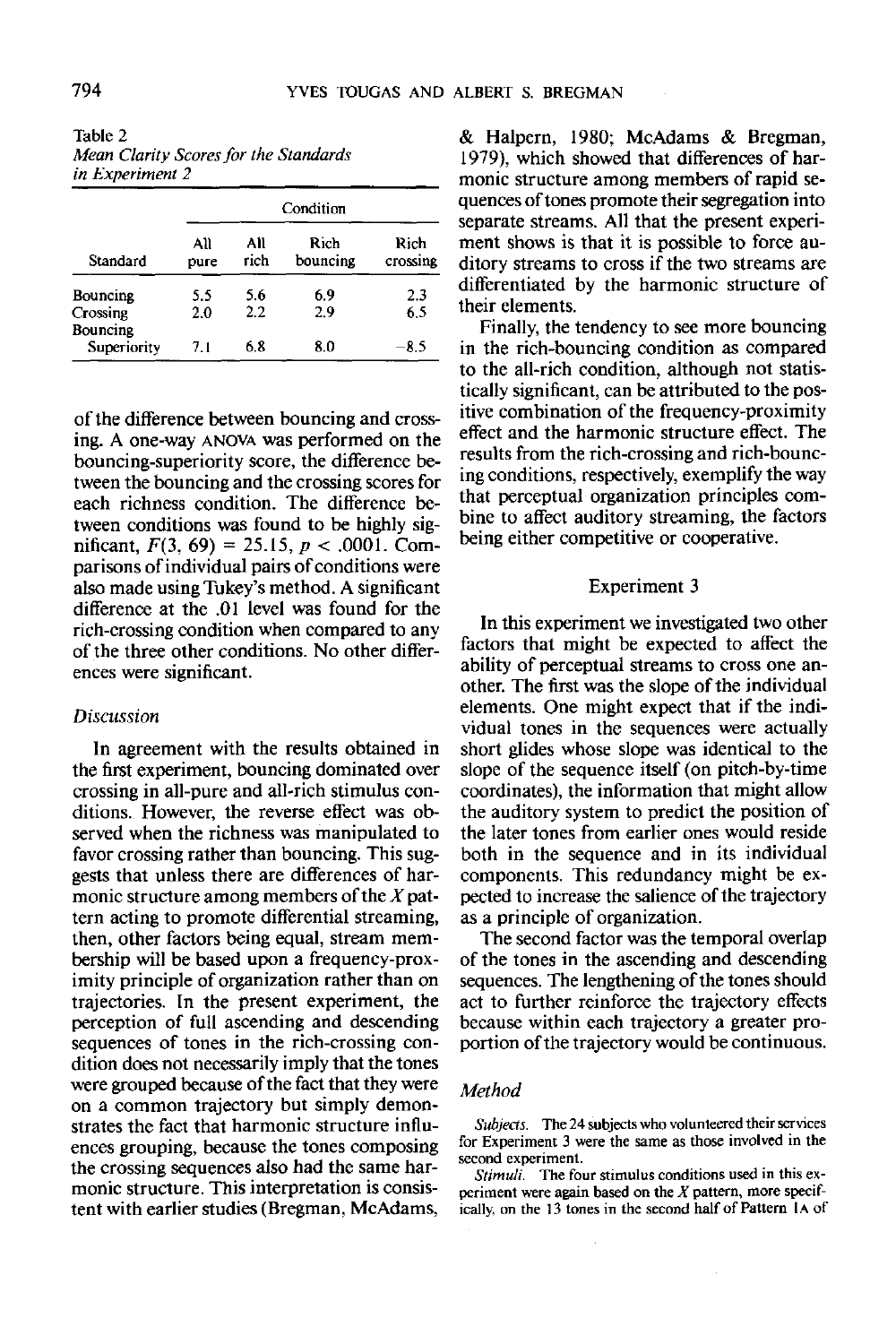Experiment I. The variations were created by varying the slope of the tones and their length. In the *steady-nunlengthened* condition, all the tones were discrete 100-ms steady-state sinusoids with no silence between adjacent tones, a condition exactly corresponding to the all-pure condition used in the second experiment. In the *slopednonlengthened* condition, all tones were also discrete 100 ms long sinusoids except that each one was a short glide. The slopes of those in the ascending sequence of the *X* pattern were aligned along the same ascending trajectory as the sequence as a whole: Similarly, the slopes of the tones in the descending sequence were aligned along the common descending trajectory. The *steady-lengthened* condition basically corresponded to the steady-nonlengthened condition except that an extra 50 ms was added to the end of all tones. Each tone thus kept the same starting time but had 50-ms overlap with its alternating follower. Finally, the tones in the sloped-lengthened condition basically corresponded to those in the steady-lengthened condition, except that the tones were glides aligned on the trajectory of the sequence that they were in. The slopedlengthened condition is shown in Figure 3.

*Procedure and design.* Again, the subjects were required to rate on a 7-point scale the clarity of isolation of the standard sequence when heard as part of the comparison sequence. The three independent variables in this experiment were (a) the two slopes, (b) the two lengths of tones, and (c) the four types of standards (two bouncing and two crossing). The trial structure was the same as in Experiment I except that the stimulus pattern within each cycle was shorter. Each experimental condition was presented twice, for an overall total of 32 trials. Four random orders of this set of 32 trials was recorded and each set of 6 subjects received one of these orders.

## *Results*

The raw data were tabulated as in the first two experiments and the mean scores for the bouncing and crossing standards are shown in



*figure 3.* The sloped-lengthened condition of Experiment 3.

Table 3 *Mean Clarity Scores far the Standards in Experiment 3*

| Standard             | Condition |        |                      |                      |  |
|----------------------|-----------|--------|----------------------|----------------------|--|
|                      | Steady    | Sloped | Steady<br>lengthened | Sloped<br>lengthened |  |
| Bouncing             | 5.7       | 5.1    | 6.1                  | 5.1                  |  |
| Crossing<br>Bouncing | 2.3       | 2.5    | 3.0                  | 3.0                  |  |
| Superiority          | 6.8       | 5.1    | 6.3                  | 42                   |  |

Table 3 for each of the four stimulus conditions. It can be seen that the bouncing standards were more clearly isolated than the crossing standards for all conditions regardless of glide orientation or length.

In order to assess whether the type of condition affected the magnitude of the difference between bouncing and crossing, a two-way ANOVA was performed using the bouncing-superiority score. The main effect for slope was found to be significant,  $F(1, 23) = 9.97$ ,  $p <$ .004. The data show a slightly reduced bouncing superiority with the sloped conditions as compared to the steady-state conditions. No other effects were found to be statistically significant. Notice, however, the tendency for the slope-lengthened condition to show a slightly (but not significantly) reduced bouncing superiority than the other three conditions.

## *Discussion*

The magnitude of the bouncing-superiority score was slightly, but consistently, reduced by the alignment of the slope of the brief glides that served as tones in the *X* pattern along common ascending and descending trajectories. This effect was slightly more evident with the lengthening of the tones in the sloped condition. However, although such results would appear to support the existence of trajectory effects, an explanation based on "continuity" would be more parsimonious. By continuity, we mean the frequency proximity between the end of one tone and the beginning of the next for every consecutive pair of tones in the sequence. Continuity is simply an extreme case of frequency proximity. The slope of the tones, with or without lengthening them, would bring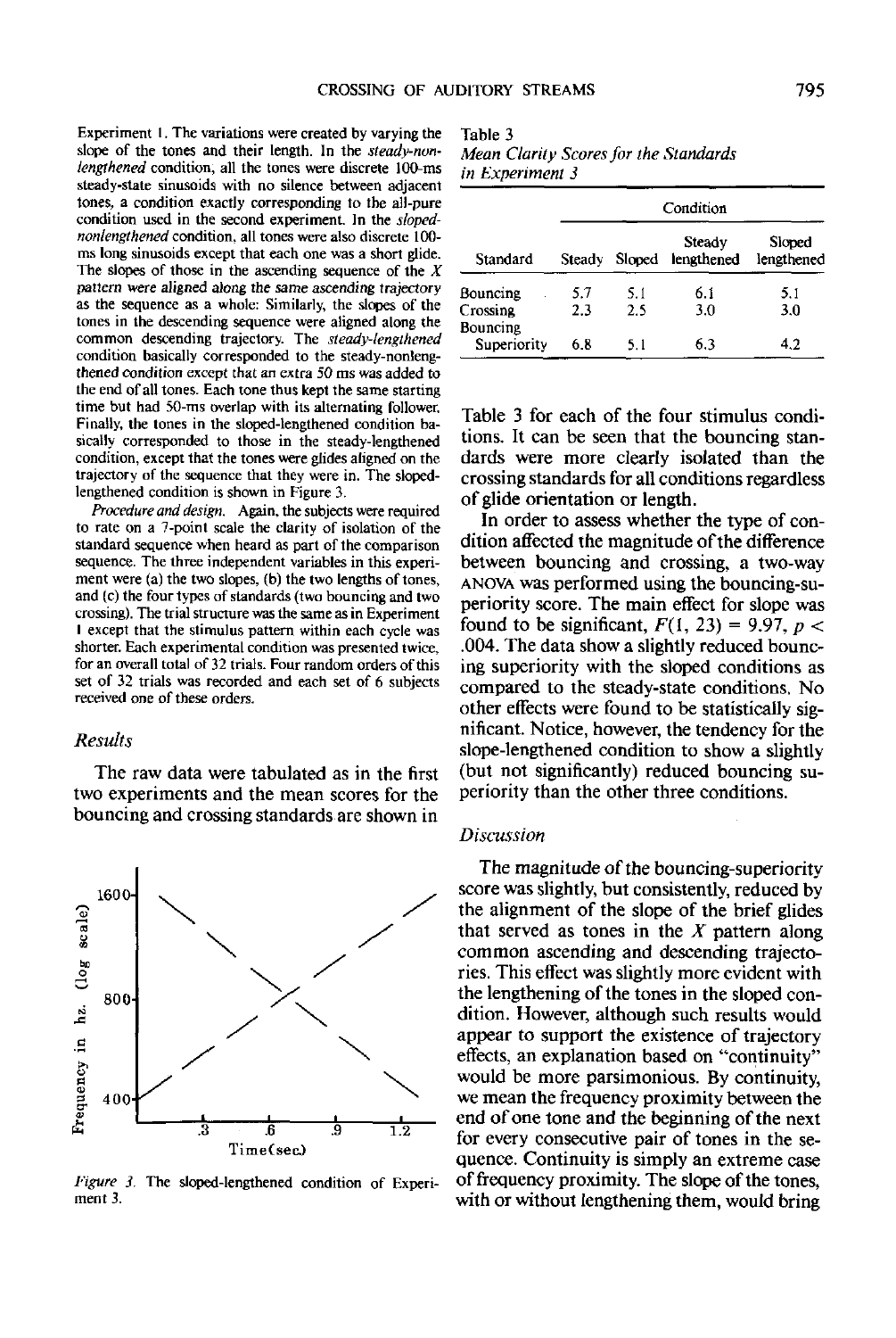the end of one tone in the trajectory sequence closer in frequency to the next one. Lengthening would further decrease the distance. Regardless of the explanation for the observed effect of slope of tones, the organizations based on frequency proximity were still definitely more clearly isolated than those based on trajectories in all stimulus conditions, even when glide orientation and length was manipulated to favor the trajectory organizations.

### General Discussion

The results of these experiments are consistent with those of Steiger and Bregman (1981) and of Dannenbring (1976) discussed earlier. Their results, like ours, showed no trajectory effect. The results of these experiments have led us to look for another reason for the findings of Bregman and Dannenbring (1973). They reported that the segregation of alternating high and low tones in a rapid sequence was reduced when the end of each tone consisted of a brief frequency glide "pointing" toward the frequency of the next tone. They interpreted their finding as due to a principle of grouping that makes use of the predictability of the position of the next sound (in a frequency-by-time space) from the orientation of the previous one. However, their results may not have been due to this at all. The presence of frequency transitions might simply have reduced the frequency separation between the end of one tone and the beginning of the next, and therefore the observed effect might have been entirely attributable to the principle of grouping by frequency proximity. In such a case, if the time separation between the tones were to be reduced by speeding up the presentation rate of the sequence, splitting would be expected to eventually occur because increasing the presentation rate increases the segregation of sequences of tones that differ in frequency. Similarly, Heise and Miller's (1951) finding, that the segregation of a tone from a regular ongoing tonal sequence will occur if that tone deviates too far from the trajectory of the continuous pattern, may be accounted for without resorting to a trajectory principle. The task of the subjects in their experiment was to adjust the frequency of a tone (either upward or downward) until it "popped out"

perceptually from a trajectory in which it was a member. A careful examination can be made of their results in the case where the adjustable tone lay at the vertex where a rising trajectory turned around to become a falling one. The algebraic mean of the upward and downward adjustments made by the subject can be taken as an indication of the "neutral point," the place where the tone fits in best. This value was not at the actual vertex (in frequency-bytime coordinates). Instead it was at a point that was closer in frequency to the tones that came before and after it. This means that the auditory system did not project the trajectory to the apex of the pattern but rather preferred a tone that lay within the frequency range of the pattern. All their results can be explained by the tendency to prefer a tone that lies as close as possible in frequency to the nearest neighbors on both sides of it, with perhaps a weak effect of next-to-nearest neighbors. This is a continuity effect rather than a trajectory effect, and, as we pointed out earlier, a continuity effect is an extreme case of a frequencyproximity effect.

Other evidence that suggests the existence of a trajectory effect comes from experiments on the identification of order. One study, by Divenyi and Hirsh (1974), showed that the order of elements was easier to detect in sequences with unidirectional frequency changes than in sequences with bidirectional frequency changes. Similar results were obtained by Warren and Byrnes (1975), Nickerson and Freeman (1974), and McNally and Handel (1977).

A typical example of these is the study by Warren and Byrnes (1975) in which a very large superiority was found for the identification of repeated glissandi when compared with the identification of repeated irregular sequences. However, the effect may not have been due to preattentive stream segregation but to more cognitive factors. Warren and Byrnes' study required subjects to identify the *order* of tones in a sequence. Also the superiority of glissandi was greatly diminished (from 110% to 21 %) when memory demands were reduced by allowing the subjects to respond by ordering a group of cards; this suggests a strong contribution from short-term memory to the observed effects. In addition, the effect of fre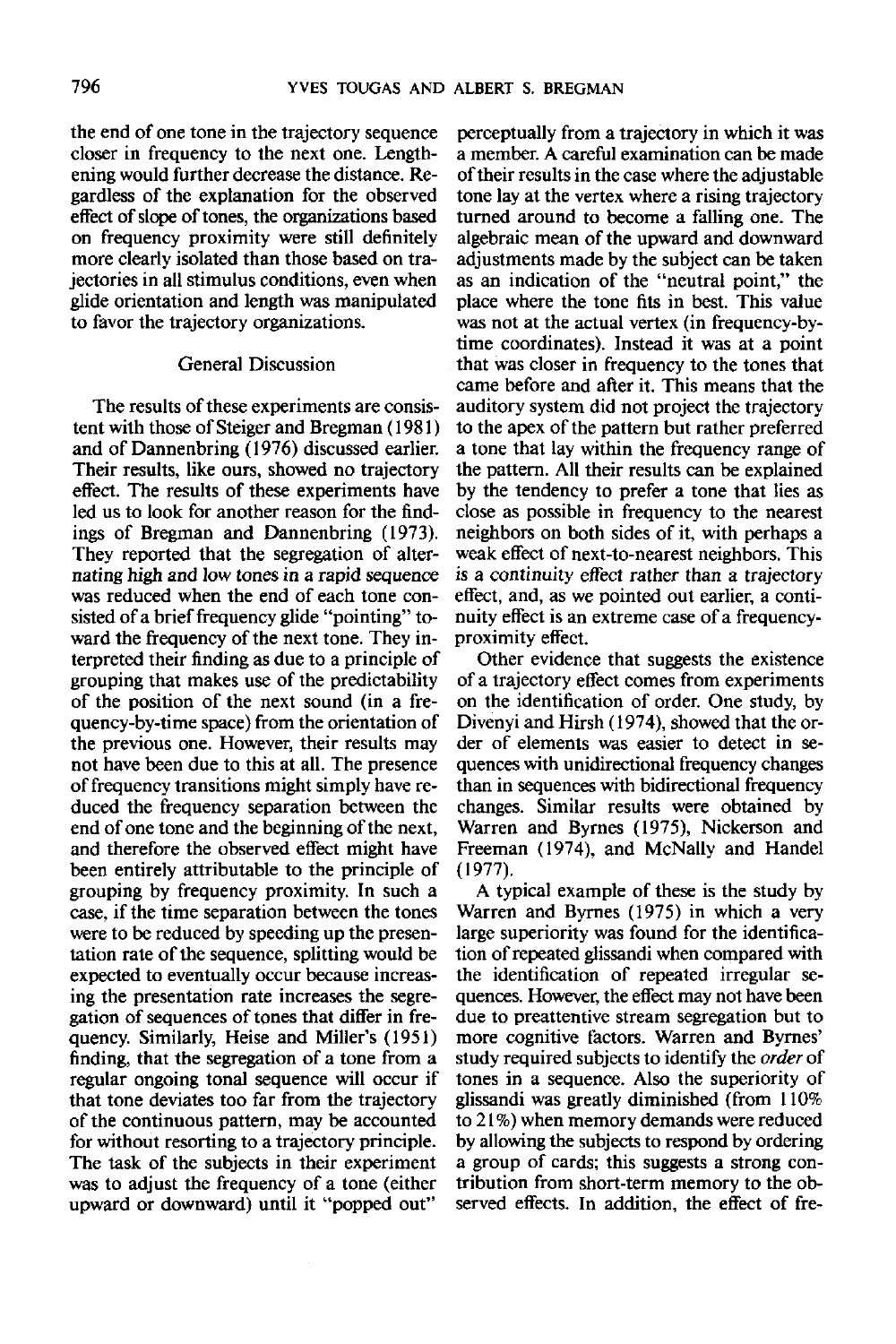quency separation was in the opposite direction to its known effects on primary auditory stream segregation: A greater frequency separation made order identification *easier.* Another hint that higher level cognitive processes were responsible was that the effects occurred at a rate of presentation of 5 tones/ second, a slow rate that according to van Noorden (1975) requires at least a 15-semitone separation betweeen adjacent tones before compulsory stream segregation occurs. None of the conditions of Warren and Byrnes employed such large frequency separations. These observations suggest that the effect could be related to the problem of building a mental description of the event sequence, rather than simply grouping the events at a preattentive level.

More important, even if the results of all the studies that we described as finding greater coherence in unidirectional sequences (glissandi) than in irregular sequences really did result from a preattentive stream segregation process, they can be explained without resorting to a trajectory principle. The frequency-proximity principle would be sufficient to explain their results. The argument goes as follows.

When a glissando is employed, there is no competition from tones other than those in the glissando. This lack of competition may be responsible for the coherence of glissandi. One should remember that frequency proximities in sequence of tones always compete with one another (Bregman, 1978a). The grouping of temporally *nonadjacent* tones, as in the "streaming" illusion, (Bregman & Campbell, 1971) occurs because these tones are closer to each other in frequency than *adjacent* tones are, and are not far apart in time. In a repeating glissando, however, there is never any tone that is closer to a given tone (A) in frequency than its sequential neighbors are, except for the next occurrence of tone A itself on the following cycle. Because a glissando is likely to include at least four tones, the spacing of repeated occurrences of tone A is likely to be far enough apart in time to prevent their grouping. This argument deduces the coherence of glissandi as a special case of the principle of frequency proximity under the assumption that proximities compete with one another.

Despite these arguments, it is clear that there exists a sufficient variety of findings and methods to tell us that a great deal more research must be done to discover whether or not a real trajectory effect exists and, if it does, what its limiting conditions are.

#### References

- Bregman, A. S. (1978a). Auditory streaming: Competition between alternative organizations. *Perception & Psychophysics, 23,* 391-398.
- Bregman, A. S. (I978b). Auditory streaming is cumulative. *Journal of Experimental Psychology: Human Perception and Performance. 4.* 380-387.
- Bregman, A. S. (1978c). The formation of auditory streams. In J. Requin (Ed.), *Attention and performance VII* (pp. 63-75). Hillsdale, NJ: Erlbaum.
- Bregman, A. S., & Campbell, J. (1971). Primary auditory stream segregation and the perception of order in rapid sequences of tones. *Journal of Experimental Psychology, \$9,* 244-249.
- Bregman, A. S., & Dannenbring, G. L. (1973). The effect of continuity on auditory stream segregation. *Perception & Psychophysics, 13,* 308-312.
- Bregman, A. S., McAdams, E. S., & Halpern, L. (1980). *Timbre: Cause or effect of auditory* streaming? Unpublished manuscript, McGill University, Montreal.
- Dannenbring, G. L. (1976). Perceived auditory continuity with alternately rising and falling frequency transitions. *Canadian Journal of Psychology, 30,* 99-114.
- Deutsch, D. (1975). Two-channel listening to musical scales. *Journal of the Acoustical Society of America*, 57, 1156-1160.
- Divenyi, P. L., & Hirsh, I. J. (1974). Identification of temporal order in three-tone sequences. *Journal of the Acoustical Society of America, 56,* 144-151.
- Dowling, W. J. (1973). The perception of interleaved melodies. *Cognitive Psychology, 5,* 322-327.
- Heise, G. A., & Miller, G. A. (1951). An experimental study of auditory patterns. *American Journal of Psychology, 44,* 68-77.
- Henke, W. L. (1980). *MITSYN: A coherent family of command-level utilities for time signal processing.* (Computer program, revised and extended by Daniel Solomon, Department of Psychology, McGill University; available from W. L. Henke, 133 Bright St, Belmont, MA 02178.)
- Jones, M. R. (1976). Time, our lost dimension: Toward a new theory of perception, attention, and memory. *Psychological Review, S3,* 323-355.
- Jones, M. R., Kidd, G., & Wetzel, R. (1981). Evidence for rhythmic attention. *Journal of Experimental Psychology: Human Perception and Performance, 7,* 1059-1073.
- McAdams, S., & Bregman, A. S. (1979). Hearing musical streams. *Computer Music Journal, 3,* 26-43.
- McNally, K. A., & Handel, S. (1977). Effect of element composition on streaming and the recording of repeating sequences. *Journal of Experimental Psychology: Human Perception and Performance, 3,* 451-460.
- Miller, G. A., & Heise, G. A. (1950). The trill threshold. *Journal of the Acoustical Society of America, 22,* 637- 638.